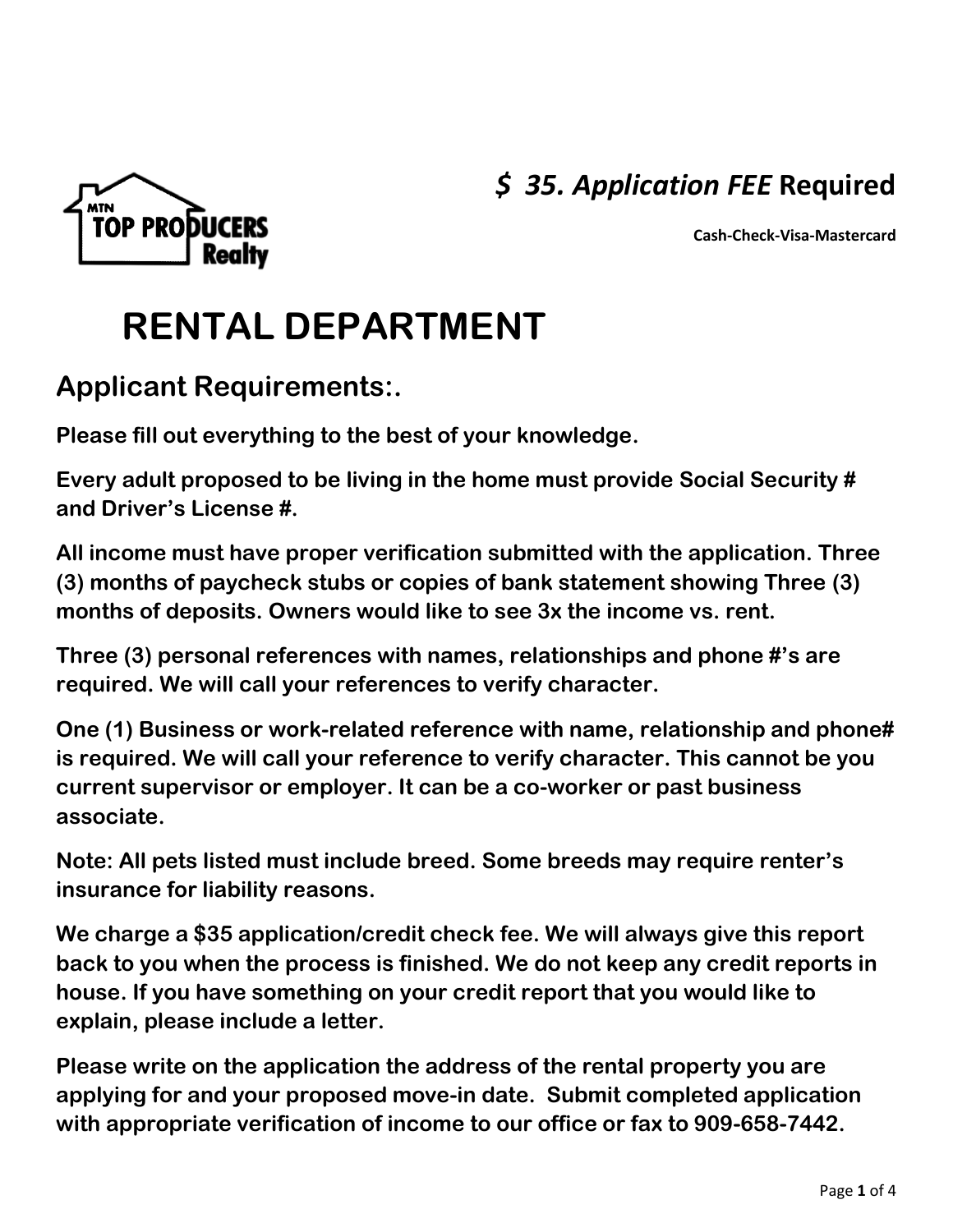### **Top Producers Realty PO Box 2380 Running Springs CA 92382 Ph# 909-867-9425 Fx# 909-658-7442**

**Rental Address:** 

**Proposed Move-In Date:**

#### **RENTAL APPLICATION Thank you for applying to rent with us. Please provide us with all the information requested below. Incomplete**

| Thank you for applying to rent with us. Please provide us with all the information requested below. Incomplete<br>information will delay the processing of your Rental Application. PLEASE PRINT CLEARLY. |               |                       |                |                          |              |                     |
|-----------------------------------------------------------------------------------------------------------------------------------------------------------------------------------------------------------|---------------|-----------------------|----------------|--------------------------|--------------|---------------------|
| <b>OCCUPANTS</b>                                                                                                                                                                                          |               |                       |                |                          |              |                     |
| <b>NAME:</b>                                                                                                                                                                                              |               |                       | SSN#:          |                          | DOB:         |                     |
| <b>First</b>                                                                                                                                                                                              | <b>Middle</b> | Last                  |                |                          |              | MO / Day / Year     |
| <b>DRIVERS LICENSE #:</b>                                                                                                                                                                                 |               |                       |                |                          |              |                     |
| <b>HOME PH#:</b>                                                                                                                                                                                          |               | <b>WORK PH#:</b>      |                | CELL#:                   |              |                     |
| <b>EMAIL ADDRESS:</b>                                                                                                                                                                                     |               |                       |                |                          |              |                     |
| <b>OTHER NAMES YOU'VE USED:</b>                                                                                                                                                                           |               |                       |                |                          |              |                     |
| <b>SPOUSE:</b>                                                                                                                                                                                            |               |                       | SSN#:          |                          | DOB:         |                     |
| First                                                                                                                                                                                                     | <b>Middle</b> | Last                  |                |                          |              | MO / Day / Year     |
| <b>DRIVERS LICENSE#:</b>                                                                                                                                                                                  |               |                       |                |                          |              |                     |
| <b>ADULT:</b>                                                                                                                                                                                             |               |                       | SSN#:          |                          | DOB:         |                     |
| <b>First</b>                                                                                                                                                                                              | <b>Middle</b> | Last                  |                |                          |              | MO / Day / Year     |
| <b>DRIVERS LICENSE#:</b>                                                                                                                                                                                  |               |                       |                |                          |              |                     |
| ALL OTHERS (CHILDREN)-FULL NAME                                                                                                                                                                           |               |                       |                | <b>AGE</b>               |              | <b>RELATIONSHIP</b> |
|                                                                                                                                                                                                           |               |                       |                |                          |              |                     |
|                                                                                                                                                                                                           |               |                       |                |                          |              |                     |
|                                                                                                                                                                                                           |               |                       |                |                          |              |                     |
|                                                                                                                                                                                                           |               |                       |                |                          |              |                     |
|                                                                                                                                                                                                           |               |                       |                |                          |              |                     |
|                                                                                                                                                                                                           |               |                       |                |                          |              |                     |
| RENTAL HISTORY - PLEASE LIST YOUR RENTAL HISTORY FOR AT LEAST TWO YEARS                                                                                                                                   |               |                       |                |                          |              |                     |
| 1) CURRENT ADDRESS:                                                                                                                                                                                       |               |                       |                |                          |              |                     |
|                                                                                                                                                                                                           | <b>Number</b> | <b>Street</b>         | Apt. #         | City                     | <b>State</b> | Zip                 |
| FROM:<br>TO:                                                                                                                                                                                              |               | <b>AMOUNT PAID:</b>   |                | <b>APT COMPLEX NAME:</b> |              |                     |
| <b>MO/YR</b><br><b>MO/YR</b>                                                                                                                                                                              |               |                       |                |                          |              |                     |
| <b>OWNER/MANAGER:</b>                                                                                                                                                                                     |               |                       |                |                          |              |                     |
| <b>Full Name</b>                                                                                                                                                                                          |               | <b>Street Address</b> |                | City                     | <b>State</b> | Zip                 |
| <b>MORTGAGE CO. (IF OWNED):</b>                                                                                                                                                                           |               |                       |                |                          |              |                     |
|                                                                                                                                                                                                           | <b>Name</b>   |                       | <b>Address</b> |                          | Loan#        |                     |
| <b>OWNER / MANAGER OR MORTGAGE CO. PH#:</b>                                                                                                                                                               |               |                       |                |                          |              |                     |
| <b>REASON FOR LEAVING:</b>                                                                                                                                                                                |               |                       |                |                          |              |                     |
| 2) PREVIOUS ADDRESS:                                                                                                                                                                                      |               |                       |                |                          |              |                     |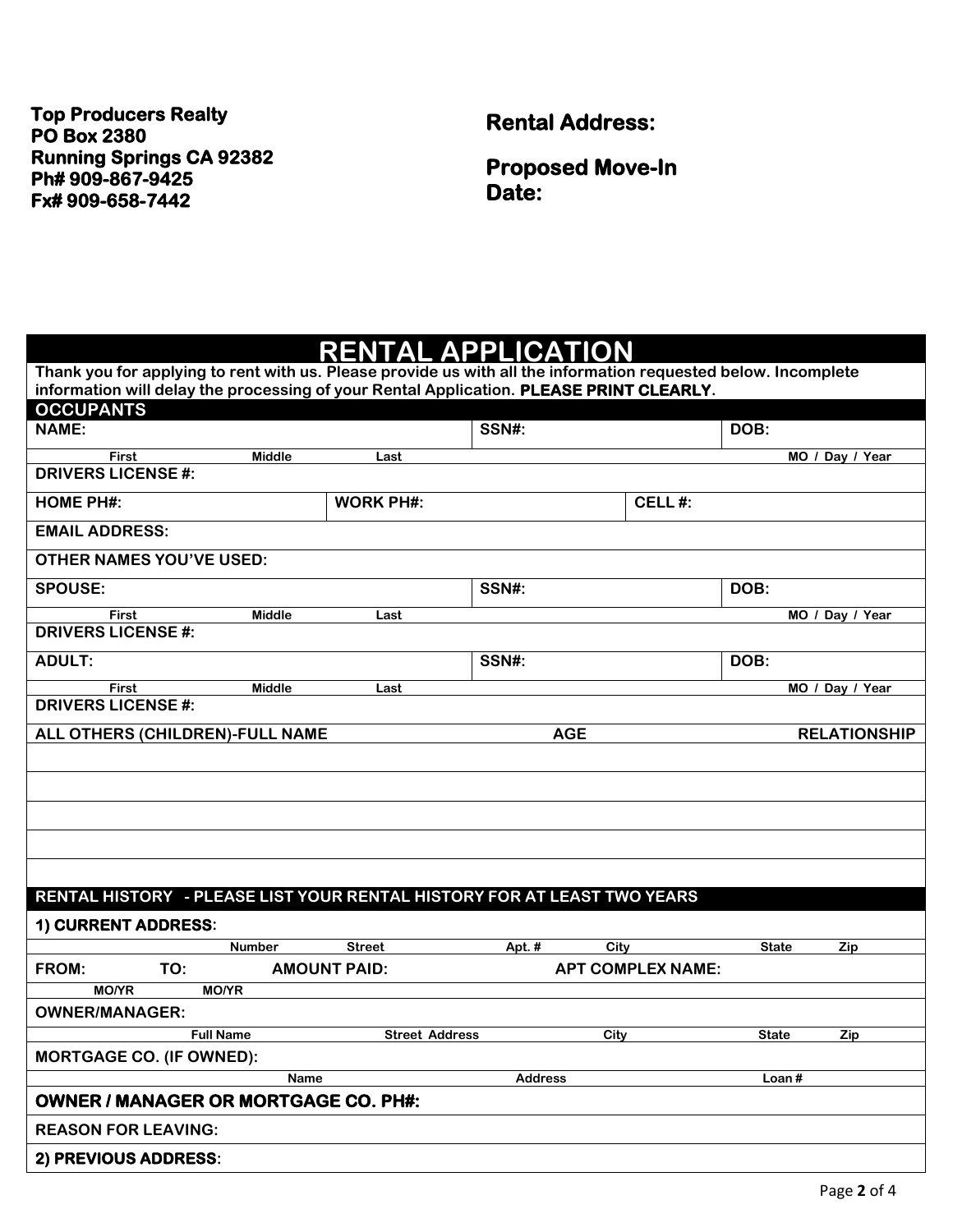|                                             | <b>Number</b>       |                     | <b>Street</b>                                                | Apt. #         | City |                          | <b>State</b>     | Zip    |       |
|---------------------------------------------|---------------------|---------------------|--------------------------------------------------------------|----------------|------|--------------------------|------------------|--------|-------|
| FROM:                                       | TO:                 | <b>AMOUNT PAID:</b> |                                                              |                |      | <b>APT COMPLEX NAME:</b> |                  |        |       |
| <b>MO/YR</b>                                | <b>MO/YR</b>        |                     |                                                              |                |      |                          |                  |        |       |
| <b>OWNER/MANAGER:</b>                       |                     |                     |                                                              |                |      |                          |                  |        |       |
|                                             | <b>Full Name</b>    |                     | <b>Street Address</b>                                        |                | City |                          | <b>State</b>     | Zip    |       |
| <b>MORTGAGE CO. (IF OWNED):</b>             |                     |                     |                                                              |                |      |                          |                  |        |       |
|                                             |                     | <b>Name</b>         |                                                              | <b>Address</b> |      |                          | Loan#            |        |       |
| <b>OWNER / MANAGER OR MORTGAGE CO. PH#:</b> |                     |                     |                                                              |                |      |                          |                  |        |       |
| <b>REASON FOR LEAVING:</b>                  |                     |                     |                                                              |                |      |                          |                  |        |       |
| 3) PRIOR ADDRESS:                           |                     |                     |                                                              |                |      |                          |                  |        |       |
|                                             | <b>Number</b>       |                     | <b>Street</b>                                                | Apt. #         | City |                          | <b>State</b>     | Zip    |       |
| FROM:                                       | TO:                 | <b>AMOUNT PAID:</b> |                                                              |                |      | <b>APT COMPLEX NAME:</b> |                  |        |       |
| <b>MO/YR</b>                                | <b>MO/YR</b>        |                     |                                                              |                |      |                          |                  |        |       |
| <b>OWNER/MANAGER:</b>                       |                     |                     |                                                              |                |      |                          |                  |        |       |
|                                             |                     |                     |                                                              |                |      |                          |                  |        |       |
|                                             | <b>Full Name</b>    |                     | <b>Street Address</b>                                        |                | City |                          | <b>State</b>     | Zip    |       |
| <b>MORTGAGE CO. (IF OWNED):</b>             |                     |                     |                                                              |                |      |                          |                  |        |       |
|                                             |                     | <b>Name</b>         |                                                              | <b>Address</b> |      |                          | Loan $#$         |        |       |
| <b>OWNER / MANAGER OR MORTGAGE CO. PH#:</b> |                     |                     |                                                              |                |      |                          |                  |        |       |
| <b>REASON FOR LEAVING:</b>                  |                     |                     |                                                              |                |      |                          |                  |        |       |
| <b>EMPLOYMENT</b>                           |                     |                     |                                                              |                |      |                          |                  |        |       |
| <b>CURRENT</b>                              |                     |                     |                                                              |                |      |                          |                  |        |       |
| <b>EMPLOYER:</b>                            |                     |                     | <b>ADDRESS:</b>                                              |                |      |                          |                  |        |       |
|                                             | <b>Company Name</b> |                     |                                                              | <b>Street</b>  |      | City                     | <b>State</b>     |        | Zip   |
| <b>GROSS MONTHLY SALARY \$</b>              |                     |                     | POSITION/MIL. GRADE                                          |                |      | <b>HOW LONG:</b>         | (YRS)            |        | (MOS) |
| <b>SUPERVISOR:</b>                          |                     |                     |                                                              |                |      | <b>BUSINESS PHONE: (</b> |                  |        |       |
|                                             | <b>Full Name</b>    |                     | Position                                                     |                |      |                          | <b>Area Code</b> |        |       |
| <b>SPOUSE'S</b>                             |                     |                     |                                                              |                |      |                          |                  |        |       |
| <b>EMPLOYER:</b>                            | <b>Company Name</b> |                     | <b>ADDRESS:</b>                                              | <b>Street</b>  |      | City                     | <b>State</b>     |        | Zip   |
|                                             |                     |                     |                                                              |                |      |                          |                  |        |       |
| <b>GROSS MONTHLY SALARY \$</b>              |                     |                     | POSITION/MIL. GRADE                                          |                |      | <b>HOW LONG:</b>         | (YRS)            |        | (MOS) |
| <b>SUPERVISOR:</b>                          |                     |                     |                                                              |                |      | <b>BUSINESS PHONE: (</b> |                  |        |       |
|                                             | <b>Full Name</b>    |                     | <b>Position</b>                                              |                |      |                          | Area Code        |        |       |
| <b>BANKING INFORMATION</b>                  |                     |                     |                                                              |                |      |                          |                  |        |       |
| <b>CHECKING ACCOUNT:</b>                    |                     |                     |                                                              |                |      |                          |                  |        |       |
|                                             | <b>Bank Name</b>    |                     | <b>Branch</b>                                                |                | City | Phone#                   | Account#         |        |       |
| <b>SAVINGS ACCOUNT:</b>                     |                     |                     |                                                              |                |      |                          |                  |        |       |
|                                             | <b>Bank Name</b>    |                     | <b>Branch</b>                                                |                | City | Phone#                   | Account#         |        |       |
|                                             |                     |                     | REFERENCES - THREE PERSONAL AND ONE BUSINESS OR WORK RELATED |                |      |                          |                  |        |       |
|                                             |                     |                     |                                                              |                |      |                          |                  |        |       |
| $1 -$                                       |                     |                     |                                                              |                |      |                          |                  |        |       |
| <b>Full Name</b>                            |                     |                     | <b>Complete Address</b>                                      |                |      | Relationship             |                  | Phone# |       |
| $2-$                                        |                     |                     |                                                              |                |      |                          |                  |        |       |
| <b>Full Name</b>                            |                     |                     | <b>Complete Address</b>                                      |                |      | Relationship             |                  | Phone# |       |
| $3-$                                        |                     |                     |                                                              |                |      |                          |                  |        |       |
| <b>Full Name</b>                            |                     |                     | <b>Complete Address</b>                                      |                |      | Relationship             |                  | Phone# |       |
| $4-$                                        |                     |                     |                                                              |                |      |                          |                  |        |       |
| <b>Full Name</b>                            |                     |                     | <b>Complete Address</b>                                      |                |      | Relationship             |                  | Phone# |       |
|                                             |                     |                     |                                                              |                |      |                          |                  |        |       |
|                                             |                     |                     |                                                              |                |      |                          |                  |        |       |
|                                             |                     |                     |                                                              |                |      |                          |                  |        |       |
|                                             |                     |                     |                                                              |                |      |                          |                  |        |       |